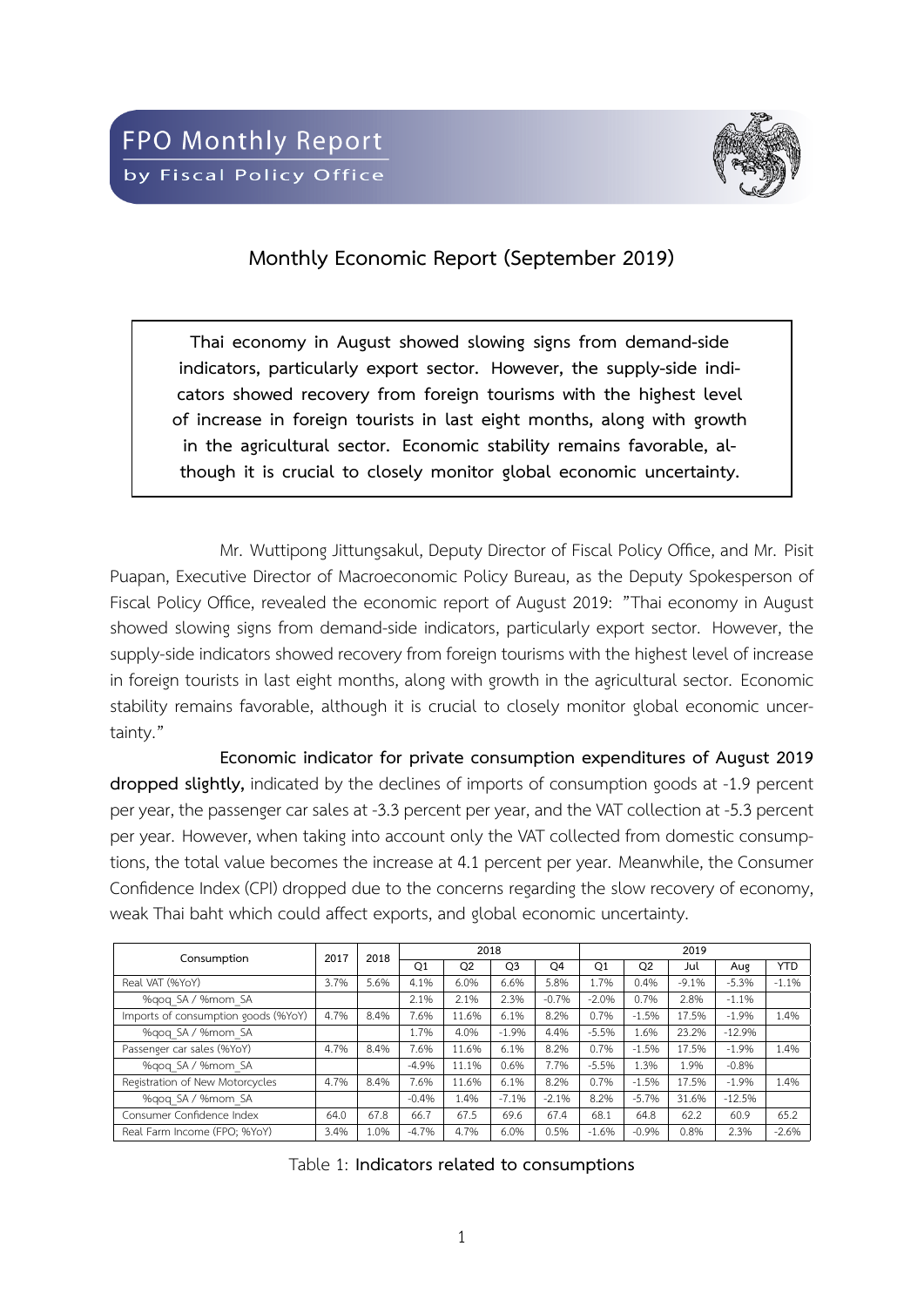**Economic indicator for private investment showed signs of decline.** The private investment in equipment is indicated by decline of imports of capital goods and commercial car sales, at -9.6 and -9.2 percent per year respectively. Private investment in construction also showed signs of decline, indicated by decline of real estate tax collection and cement sales, at -9.2 percent and -12.9 percent per year respectively. Additionally, the Construction Materials Index (CMI) also dropped by -2.3 percent per year. Parts of the aforementioned decline were the results of reducing investments due to concerns about economic situation.

| Private Invesment                             | 2017    | 2018  |         |                | 2018           |         |         |          | 2019    |          |            |  |  |
|-----------------------------------------------|---------|-------|---------|----------------|----------------|---------|---------|----------|---------|----------|------------|--|--|
|                                               |         |       | Q1      | Q <sub>2</sub> | Q <sub>3</sub> | Q4      | Q1      | Q2       | Jul     | Aug      | <b>YTD</b> |  |  |
| Private Investment in Equipment Indicators    |         |       |         |                |                |         |         |          |         |          |            |  |  |
| Imports of Capital Goods (volume; %YoY)       | 6.3%    | 3.4%  | 9.1%    | 5.6%           | $-1.1%$        | 0.5%    | $-9.5%$ | $-6.1%$  | 9.9%    | $-9.6%$  | $-5.9%$    |  |  |
| %gog SA / %mom SA                             |         |       | 2.1%    | 2.1%           | 2.3%           | $-0.7%$ | $-2.0%$ | 0.7%     | 2.8%    | $-1.1%$  |            |  |  |
| Commercial Car Sales (%YoY)                   | 7.5%    | 22.2% | 13.0%   | 28.2%          | 22.8%          | 25.0%   | 9.5%    | 2.9%     | $-2.4%$ | $-9.2%$  | 3.1%       |  |  |
| %gog SA / %mom SA                             |         |       | 9.9%    | 11.2%          | 1.9%           | 0.6%    | $-3.9%$ | 4.0%     | 0.5%    | $-5.2%$  |            |  |  |
| Passenger car sales (%YoY)                    | 4.7%    | 8.4%  | 7.6%    | 11.6%          | 6.1%           | 8.2%    | 0.7%    | $-1.5%$  | 17.5%   | $-1.9%$  | 1.4%       |  |  |
| %gog SA / %mom SA                             |         |       | $-4.9%$ | 11.1%          | 0.6%           | 7.7%    | $-5.5%$ | 1.3%     | 1.9%    | $-0.8%$  |            |  |  |
| Private Investment in Construction Indicators |         |       |         |                |                |         |         |          |         |          |            |  |  |
| Real estate tax collection (%YoY)             | $-0.9%$ | 14.2% | 14.8%   | 16.8%          | 14.9%          | 11.2%   | 4.9%    | $-15.6%$ | $-6.0%$ | $-9.2%$  | $-6.4%$    |  |  |
| %gog SA / %mom SA                             |         |       | 5.8%    | 6.3%           | 3.4%           | $-5.9%$ | 2.1%    | $-18.0%$ | 6.1%    | 1.8%     |            |  |  |
| Cement sales (%YoY)                           | 1.3%    | 4.9%  | 1.6%    | 4.0%           | 8.8%           | 5.6%    | $-3.0%$ | $-3.9%$  | $-4.5%$ | $-12.9%$ | $-4.8%$    |  |  |
| %gog SA / %mom SA                             |         |       | 1.9%    | $-0.5%$        | 5.5%           | $-1.5%$ | $-6.3%$ | $-1.1%$  | 2.7%    | $-8.6%$  |            |  |  |
| Construction Material Index (%YoY)            | 1.9%    | 2.6%  | 2.8%    | 3.6%           | 3.2%           | 1.0%    | 0.0%    | 0.0%     | $-2.0%$ | $-2.3%$  | $-0.5%$    |  |  |

Table 2: **Indicators related to private investment**

**Fiscal sector** is indicated by total government expenditure in August 2019 which totaled 168.1 billion baht. Among this is the expenditure in the current fiscal year (FY2019), at 158.2 billion baht, which consists of: current expenditure at 125.2 billion baht, capital expenditure at 33.0 billion baht, and the carry over at 9.9 billion baht.

| Expenditure          | FY2018  | FY2019  |           | FY2018    |           | FY2019<br>O2/FY2019<br>O3/FY2019<br>Jul<br>Aug<br>730.2<br>230.9<br>168.1<br>661.5<br>15.8%<br>$-10.4%$<br>8.4%<br>669.2<br>590.2<br>219.6<br>16.8%<br>$-15.1%$<br>8.4%<br>569.0<br>497.5<br>189.8<br>7.2%<br>18.8%<br>$-17.6%$<br>100.2<br>29.8<br>33.0<br>92.7<br>7.0%<br>0.8%<br>16.7% |      |      |         |             |  |
|----------------------|---------|---------|-----------|-----------|-----------|-------------------------------------------------------------------------------------------------------------------------------------------------------------------------------------------------------------------------------------------------------------------------------------------|------|------|---------|-------------|--|
| (unit: billion baht) |         |         | O3/FY2018 | O4/FY2018 | O1/FY2019 |                                                                                                                                                                                                                                                                                           |      |      |         | <b>FYTD</b> |  |
| Total expenditure    | 2,890.5 | 3,007.2 | 738.4     | 670.6     | 963.7     |                                                                                                                                                                                                                                                                                           |      |      |         | 2,754.5     |  |
| (%YoY)               | 3.0%    | 4.0%    | 13.3%     | 5.9%      | $-0.4%$   |                                                                                                                                                                                                                                                                                           |      |      | $-6.1%$ | 0.9%        |  |
| Current Year FY2019  | 2,686.6 | 2,792.1 | 695.6     | 625.9     | 893.0     |                                                                                                                                                                                                                                                                                           |      |      | 158.2   | 2,530.3     |  |
| (%YoY)               | 4.2%    | 3.9%    | 11.3%     | 2.8%      | $-0.5%$   |                                                                                                                                                                                                                                                                                           |      |      | $-5.3%$ | $-0.2%$     |  |
| Current expenditure  | 2,305.8 | 2,411.8 | 603.7     | 518.3     | 817.7     |                                                                                                                                                                                                                                                                                           |      |      | 125.2   | 2,199.3     |  |
| (%YoY)               | 4.1%    | 4.6%    | 11.5%     | 3.1%      | 0.9%      |                                                                                                                                                                                                                                                                                           |      |      | $-6.6%$ | $-0.2%$     |  |
| Capital expenditure  | 380.8   | 380.3   | 91.9      | 107.6     | 75.2      |                                                                                                                                                                                                                                                                                           |      |      |         | 331.0       |  |
| (%YoY)               | 4.4%    | $-0.1%$ | 10.0%     | 1.3%      | $-13.7%$  |                                                                                                                                                                                                                                                                                           |      |      | 0.0%    | $-0.1%$     |  |
| Carry-over           | 204.0   | 215.1   | 42.8      | 44.7      | 70.8      | 61.0                                                                                                                                                                                                                                                                                      | 71.3 | 11.2 | 9.9     | 224.2       |  |

Table 3: **Government expenditures**

**International trades declined,** indicated by real export of goods in form of US dollar which shrank at -4.0 percent per year compared to the same period of the previous year. This is the result from decline in exports of products in electronic goods and vehicle category. In contrast, those of the following products remained growing: frozen and processed vegetables and fruits, sugar, frozen and processed fresh chicken meat, jewels and accessories, and motorcycles. Important growing export destinations are United States, Australia continent, and Middle East. Imports of goods in form of US dollar decline at -14.6 percent per year. This results in trade surplus at \$2.1 billion US dollar.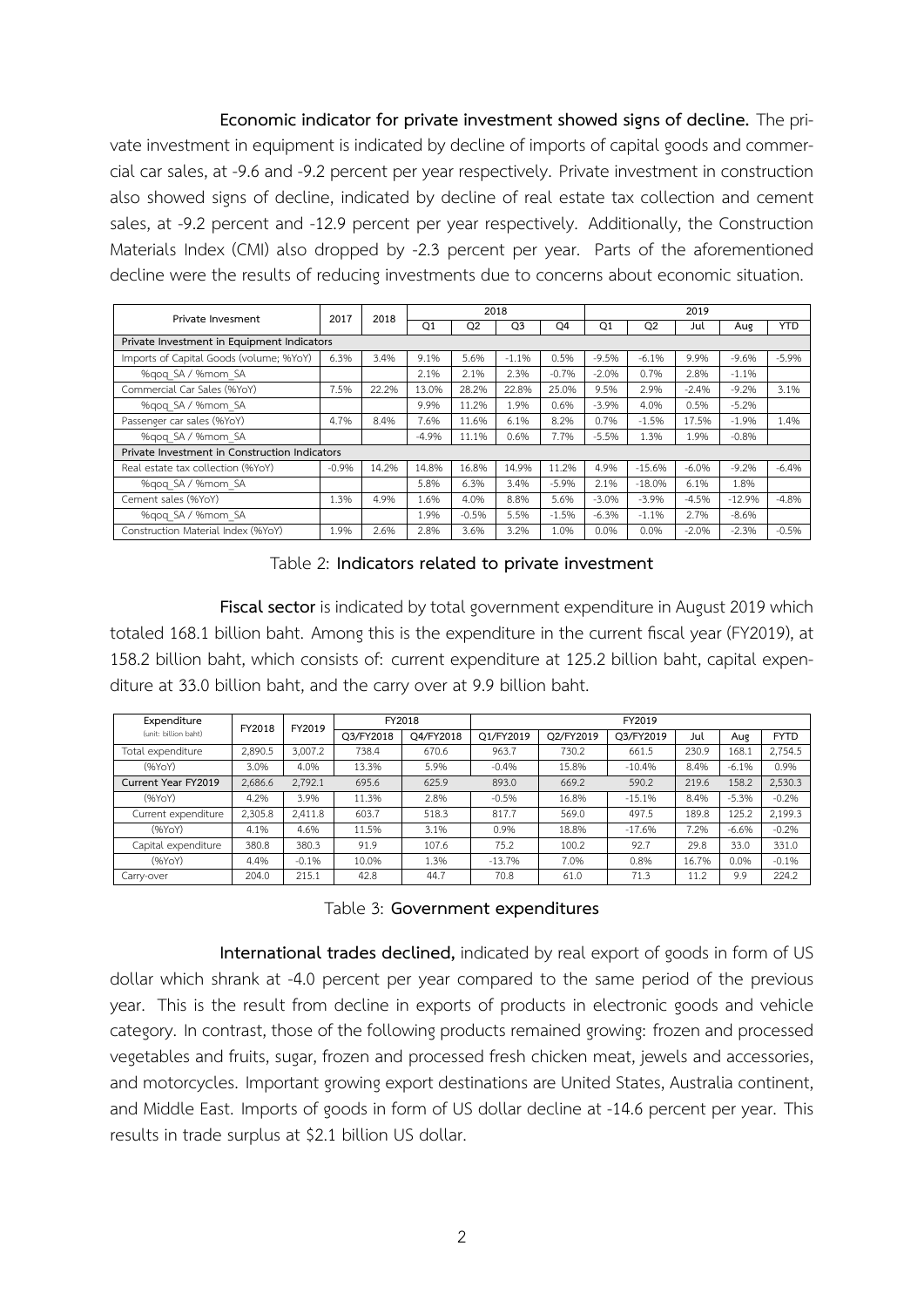|                           | Share  | 2017    | 2018    |       |                | 2018           |          |          |          | 2019     |                                                                                                                                                                                                                  |            |
|---------------------------|--------|---------|---------|-------|----------------|----------------|----------|----------|----------|----------|------------------------------------------------------------------------------------------------------------------------------------------------------------------------------------------------------------------|------------|
| Major export destinations |        |         |         | Q1    | Q <sub>2</sub> | Q <sub>3</sub> | Q4       | Q1       | Q2       | Jul      | Aug<br>$-4%$<br>$-2.7%$<br>5.8%<br>$-1.2%$<br>$-6.2%$<br>18.4%<br>$-19.1%$<br>$-6.5%$<br>$-37.3%$<br>$-10.4%$<br>$-27.3%$<br>5.3%<br>$-16.9%$<br>$-22.8%$<br>$-18.0%$<br>$-6.5%$<br>4.7%<br>$-92.7%$<br>$-24.6%$ | <b>YTD</b> |
| Total                     | 100.0% | 9.9%    | 6.9%    | 12.2% | 11.2%          | 3%             | 2%       | $-2.1%$  | $-3.8%$  | 4.3%     |                                                                                                                                                                                                                  | $-2.2%$    |
| China                     | 12.0%  | 2.4%    | 2.7%    | 4.1%  | 16%            | $-2.3%$        | $-4.8%$  | $-10.4%$ | $-9.1%$  | 6.2%     |                                                                                                                                                                                                                  | $-6.9%$    |
| <b>USA</b>                | 11.1%  | 8.5%    | 5.5%    | 9.1%  | 6.8%           | 0.1%           | 6.8%     | 32.1%    | 3.3%     | 9.8%     |                                                                                                                                                                                                                  | 14.9%      |
| Japan                     | 9.9%   | 7.7%    | 13%     | 24.9% | 11.3%          | 8.6%           | 8.2%     | $-1.8%$  | $-2.3%$  | 8%       |                                                                                                                                                                                                                  | $-0.8%$    |
| EU                        | 9.0%   | 8.1%    | 5.1%    | 11%   | 11.2%          | 2.5%           | $-3.7%$  | $-6.8%$  | $-7.3%$  | $-2.4%$  |                                                                                                                                                                                                                  | $-6.4%$    |
| Australian continent      | 5.1%   | 3.5%    | 2.9%    | 14%   | 10.3%          | $-3.3%$        | $-7.4%$  | $-11.7%$ | $-7.5%$  | 20.8%    |                                                                                                                                                                                                                  | $-2.3%$    |
| Vietnam                   | 5.1%   | 22.9%   | 11.9%   | 18.7% | 6.7%           | 13.1%          | 10%      | 5.8%     | 2.7%     | $-6.6%$  |                                                                                                                                                                                                                  | $-0.7%$    |
| Hong Kong                 | 5.0%   | 7.2%    | 1.8%    | 1.4%  | 9.5%           | 2.8%           | $-6.3%$  | $-13.6%$ | $-5.1%$  | 4.7%     |                                                                                                                                                                                                                  | $-7.5%$    |
| Malaysia                  | 4.6%   | 7.4%    | 12.6%   | 15.5% | 12.6%          | 19.4%          | 3.6%     | $-3.3%$  | $-8.5%$  | $-9.6%$  |                                                                                                                                                                                                                  | $-11.5%$   |
| Indonesia                 | 4.1%   | 8.2%    | 15.9%   | 21.4% | 13.4%          | 19.4%          | 9.8%     | $-9.9%$  | $-18.9%$ | $-15.5%$ |                                                                                                                                                                                                                  | $-14.1%$   |
| Singapore                 | 3.7%   | 0.8%    | 13.6%   | 12.3% | $-7.6%$        | 24.9%          | 29.2%    | $-10.9%$ | 10.8%    | 8.5%     |                                                                                                                                                                                                                  | $-3.5%$    |
| Middle East               | 3.4%   | $-1.8%$ | $-5.1%$ | 11.1% | $-10.3%$       | $-6.2%$        | $-13.7%$ | $-7.3%$  | $-8.3%$  | 5.0%     |                                                                                                                                                                                                                  | $-4.8%$    |
| Philippines               | 3.1%   | 8.6%    | 13.9%   | 14.0% | 23.2%          | 23.6%          | $-2.8%$  | $-7.7%$  | $-17.4%$ | $-31.6%$ |                                                                                                                                                                                                                  | $-16.0%$   |
| Africa                    | 3.0%   | 10.9%   | 10.8%   | 21.3% | 22.4%          | 5.3%           | $-2.4%$  | $-4.6%$  | $-11.0%$ | 1.5%     |                                                                                                                                                                                                                  | $-8.7%$    |
| India                     | 3.0%   | 25.7%   | 17.8%   | 32.8% | 27.7%          | 14.3%          | $-0.4%$  | 1.3%     | 4.9%     | 7.3%     |                                                                                                                                                                                                                  | 0.7%       |
| South Korea               | 2.0%   | 14.4%   | 6.0%    | 6.7%  | 12.3%          | 3.0%           | 1.6%     | $-6.6%$  | $-0.3%$  | $-3.0%$  |                                                                                                                                                                                                                  | $-3.7%$    |
| Taiwan                    | 1.6%   | 19.0%   | $-0.9%$ | 11.5% | 1.6%           | $-10.1%$       | $-5.3%$  | $-14.5%$ | $-6.3%$  | 12.9%    |                                                                                                                                                                                                                  | $-5.8%$    |
| PS. ASEAN-9               | 27.1%  | 8.9%    | 14.9%   | 15.1% | 13.6%          | 21.8%          | 9.6%     | $-4.5%$  | $-5.9%$  | $-9.0%$  |                                                                                                                                                                                                                  | $-18.7%$   |
| PS. ASEAN-5               | 15.5%  | 6.1%    | 13.6%   | 16.1% | 9.4%           | 20.2%          | 9.3%     | $-7.8%$  | $-8.7%$  | $-8.5%$  |                                                                                                                                                                                                                  | $-10.8%$   |
| PS. Indochina-4           | 11.6%  | 12.9%   | 16.7%   | 13.8% | 19.9%          | 24.1%          | 9.9%     | 0.0%     | $-2.0%$  | $-9.7%$  | $-22.7%$                                                                                                                                                                                                         | $-5.3%$    |

| Table 4: Exports from Thailand by country and region |  |  |  |  |  |  |  |  |
|------------------------------------------------------|--|--|--|--|--|--|--|--|
|------------------------------------------------------|--|--|--|--|--|--|--|--|

|                                                           | Share | 2017  | 2018  |                | 2018           |                |                |                |                | 2019                     |                          |            |
|-----------------------------------------------------------|-------|-------|-------|----------------|----------------|----------------|----------------|----------------|----------------|--------------------------|--------------------------|------------|
| Import                                                    |       |       |       | O <sub>1</sub> | Q <sub>2</sub> | O <sub>3</sub> | O <sub>4</sub> | O <sub>1</sub> | Q <sub>2</sub> | Jul                      | Aug                      | <b>YTD</b> |
| Real imports of goods                                     |       | 7.4%  | 8.1%  | 10.4%          | 7.9%           | 9.9%           | 4.5%           | $-0.1%$        | $-2.7%$        | $\overline{\phantom{a}}$ | $\overline{\phantom{a}}$ | $-1.4%$    |
| Value \$ term (Custom Dep.) %YoY                          |       | 14.1% | 12.0% | 16.6%          | 13.9%          | 13.6%          | 4.8%           | $-1.2%$        | $-3.6%$        | 1.7%                     | $-14.6%$                 | $-3.6%$    |
| Price \$ term (Ministry of Commerce) %YoY                 |       | 5.5%  | 5.6%  | 6.6%           | 7.2%           | 6.2%           | 2.7%           | 0.1%           | $-0.1%$        | 0.4%                     | $-0.3%$                  | 0.0%       |
| Volume \$ term (FPO) %YoY                                 |       | 8.1%  | 6.1%  | 9.4%           | 6.3%           | 7.0%           | 2.0%           | $-1.3%$        | $-3.5%$        | 1.2%                     | $-14.3%$                 | $-3.6%$    |
| Imports of major goods                                    |       |       |       |                |                |                |                |                |                |                          |                          |            |
| Raw materials %YoY                                        | 40.3% | 18.7% | 9.7%  | 16.2%          | 8.5%           | 16.9%          | $-2.1%$        | $-8.5%$        | $-3.0%$        | $-2.5%$                  | $-27.7%$                 | $-8.8%$    |
| Volume \$ term %YoY                                       |       | 14.1% | 5.1%  | 6.4%           | 3.9%           | 13.7%          | $-3.4%$        | $-5.2%$        | $-2.9%$        | $-4.1%$                  | $-29.2%$                 | $-8.1%$    |
| Less raw gold %YoY                                        | 35.8% | 13.0% | 10.6% | 15.5%          | 10.2%          | 10.1%          | 7.0%           | $-2.7%$        | $-2.8%$        | 8.0%                     | $-13.2%$                 | $-8.8%$    |
| Volume \$ term %YoY                                       |       | 8.8%  | 5.8%  | 5.7%           | 5.7%           | 5.4%           | 6.3%           | 1.8%           | $-2.6%$        | 8.8%                     | $-11.3%$                 | $-0.8%$    |
| Capital goods %YoY                                        | 25.8% | 8.0%  | 5.2%  | 12.2%          | 7.9%           | 0.0%           | 1.5%           | $-8.9%$        | $-5.2%$        | 11.9%                    | $-7.9%$                  | $-4.9%$    |
| Volume \$ term %YoY                                       |       | 6.3%  | 3.4%  | 9.1%           | 5.6%           | $-1.1%$        | 0.5%           | $-9.5%$        | $-6.1%$        | 9.9%                     | $-9.6%$                  | $-5.9%$    |
| Capital goods excluding aircrafts, ships, and trains %YoY | 24.1% | 5.3%  | 8.7%  | 9.3%           | 14.5%          | 6.1%           | 5.4%           | 0.4%           | $-5.4%$        | 9.1%                     | $-11.3%$                 | $-2.3%$    |
| Volume \$ term %YoY                                       |       | 3.5%  | 6.7%  | 5.9%           | 12.1%          | 4.8%           | 4.4%           | 0.0%           | $-6.3%$        | 7.1%                     | $-13.0%$                 | $-3.3%$    |
| Fuel %YoY                                                 | 16.6% | 25.6% | 36.3% | 28.5%          | 45.4%          | 45.5%          | 27.4%          | 7.5%           | $-3.4%$        | $-11.9%$                 | $-0.8%$                  | $-0.6%$    |
| Volume \$ term %YoY                                       |       | 0.4%  | 9.0%  | 6.9%           | 9.1%           | 6.8%           | 12.8%          | 7.0%           | $-0.9%$        | $-5.1%$                  | 12.7%                    | 3.0%       |
| Consumer goods %YoY                                       | 11.1% | 6.4%  | 10.0% | 11.0%          | 13.8%          | 6.9%           | 8.4%           | 0.5%           | $-1.4%$        | 18.5%                    | $-0.9%$                  | 1.6%       |
| Volume \$ term %YoY                                       |       | 4.7%  | 8.4%  | 7.6%           | 11.6%          | 6.1%           | 8.2%           | 0.7%           | $-1.5%$        | 17.5%                    | $-1.9%$                  | 1.4%       |

Table 5: **Imports of Thailand**

**Regarding the supply-side economy, tourism and agricultural sectors grew, while manufacturing sectors declined.** The growth in tourism is indicated by the number of foreign tourists in Thailand at 3.47 million, an increase at 7.4 percent per year. Among this, the numbers of Chinese and Indian tourists rose significantly, at 18.9 and 32.4 percent per year respectively. Also, the numbers of tourists from some other countries, such as Laos, Japan, and Malaysia, remain constantly rising. These numbers resulted in the total revenue from foreign tourism at 169,772 million baht, an increase at 6.2 percent per year. Likewise, the growth in agricultural sector is indicated by the agricultural products which rose slightly at 0.8 percent per year. In contrast, there was a decline in manufacturing sector, indicated by a decline in manufacturing productions at -4.4 percent per year, and Thai Industries Sentiment Index (TISI) from 93.5 in the previous month to 92.8. The decline was the result from concerns of entrepreneurs regarding situations of international trades, which is affected by weak Thai baht, and concerns regarding the declining purchasing power caused by floods. Nevertheless, entrepeneurs are confident in economic policies, causing the TISI forecast for the next 3 months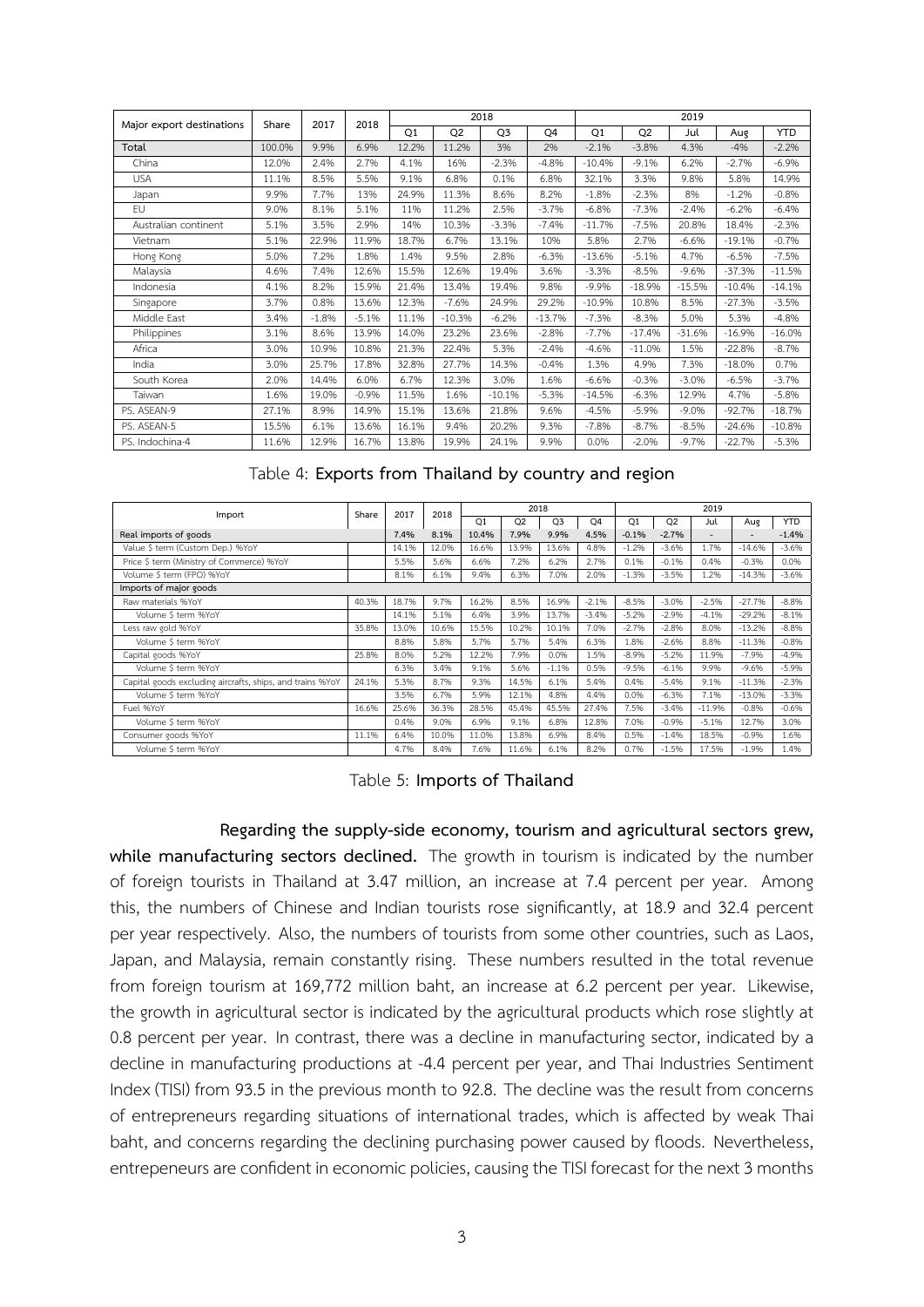to rise.

| Growth rate (%YoY; per GDP)                   | 2017 | 2018 |                | 2018           |                |                |                |                | 2019                     |                          |            |
|-----------------------------------------------|------|------|----------------|----------------|----------------|----------------|----------------|----------------|--------------------------|--------------------------|------------|
|                                               |      |      | O <sub>1</sub> | Q <sub>2</sub> | O <sub>3</sub> | O <sub>4</sub> | O <sub>1</sub> | O <sub>2</sub> | Jul                      | Aue                      | <b>YTD</b> |
| Agri-sector production (6.2%)                 | 3.7% | 5.1% | 6.8%           | 10.5%          | 3.2%           | 0.7%           | 1.7%           | $-1.1%$        | $\sim$                   | ۰.                       | 0.4%       |
| Non-agri sector production (94.4%)            | 4.1% | 4.0% | 4.8%           | 4.2%           | 3.1%           | 4.0%           | 2.9%           | 2.6%           | $\overline{\phantom{a}}$ |                          | 2.8%       |
| Manufacturing production (32.6%)              | 2.2% | 2.7% | 3.2%           | 2.9%           | 1.3%           | 3.3%           | 0.9%           | 1.1%           | $\sim$                   | $\sim$                   | 1.0%       |
| Services production (62.9%)                   | 5.1% | 4.8% | 5.7%           | 4.9%           | 4.2%           | 4.4%           | 4.0%           | 3.5%           |                          | $\overline{\phantom{a}}$ | 3.8%       |
| Agricultural products (%YoY)                  | 6.3% | 7.5% | 8.8%           | 12.2%          | 10.8%          | 2.3%           | $-0.5%$        | $-1.4%$        | 0.5%                     | 0.8%                     | $-0.5%$    |
| Manufacturing products (%YoY)                 | .8%  | 3.6% | 5.2%           | 4.5%           | 2.3%           | 2.5%           | $-1.2%$        | $-2.5%$        | $-3.3%$                  | $-4.4%$                  | $-2.3%$    |
| Thai Industries Sentiment Index (TISI; level) | 86.3 | 91.6 | 90.5           | 90.3           | 92.4           | 93.2           | 95.2           | 95.1           | 93.5                     | 92.8                     | 94.7       |
| Number of inbound foreign tourists (%YoY)     | 9.4% | 7.3% | 15.2%          | 8.1%           | .7%            | 4.0%           | 2.1%           | 1.4%           | 4.7%                     | 7.4%                     | 2.8%       |
| %gog SA / %mom SA                             |      |      | 3.7%           | $-0.4%$        | $-2.3%$        | 3.9%           | 0.5%           | $-75.4%$       | $-1.1%$                  | 2.6%                     |            |

Table 6: **Supply-side indicators**

**Internal economic stability remained favorable,** indicated by the headline inflation at 0.5 percent per year, the result from increase in the price of fresh foods. However, the price of energy products dropped. The core inflation was at 0.4 percent per year, and the unemployment rate at 1.0 percent of total labors. Public debt at the end of July 2019 was at 41.5 percent of GDP, a number under the regulation of the Fiscal Discipline which specifies the maximum at 60 percent. External economic stability remains robust and favorable, and is capable of tackling negative factors from global economic uncertainty. This is indicated by the international reserves at the end of August 2019, which is significantly at high level of \$220.2 US dollar.

| Economic stability                                         | 2017  | 2018  |       |                | 2018           |       |       |       | 2019  |       |            |  |
|------------------------------------------------------------|-------|-------|-------|----------------|----------------|-------|-------|-------|-------|-------|------------|--|
|                                                            |       |       | Q1    | Q <sub>2</sub> | Q <sub>3</sub> | Q4    | Q1    | Q2    | Jul   | Aug   | <b>YTD</b> |  |
| Internal stability                                         |       |       |       |                |                |       |       |       |       |       |            |  |
| Unemployment Rate (%)                                      | 1.2%  | .1%   | 1.2%  | 1.1%           | 1.0%           | 1.0%  | 0.9%  | 1.0%  | 1.1%  | 1.0%  | 1.0%       |  |
| Headline inflation (%YoY)                                  | 0.7%  | l.1%  | 0.6%  | 1.3%           | 1.5%           | 0.8%  | 0.7%  | 1.1%  | 1.0%  | 0.5%  | 0.3%       |  |
| Core inflation (%YoY)                                      | 0.6%  | 0.7%  | 0.6%  | 0.8%           | 0.8%           | 0.7%  | 0.6%  | 0.5%  | 0.4%  | 0.5%  | 0.7%       |  |
| Public debt to GDP (%)                                     | 41.2% | 41.9% | 41.2% | 41.0%          | 42.1%          | 41.9% | 41.8% | 41.3% | 41.5% | N/A   | 41.5       |  |
| <b>External stability</b>                                  |       |       |       |                |                |       |       |       |       |       |            |  |
| Current balance (billion \$)                               | 50.2  | 32.4  | 14.6  | 6.3            | 4.5            | 7.0   | 12.5  | 4.9   | 1.8   | N/A   | 19.2       |  |
| International reserves (billion \$)                        | 202.6 | 205.6 | 215.6 | 206.8          | 204.5          | 205.6 | 212.2 | 215.8 | 218.4 | 220.2 | 220.2      |  |
| Net forward (billion \$)                                   | 36.7  | 33.7  | 35.8  | 33.0           | 31.9           | 33.7  | 32.6  | 34.5  | 32.2  | 32.3  | 32.3       |  |
| International reserves to short-term external debt (times) | 3.3   | 3.3   | 3.2   | 3.1            | 3.1            | 3.3   | 3.4   | 3.5   | 3.6   | N/A   | 3.6        |  |

Table 7: **Indicators related to economic stability**